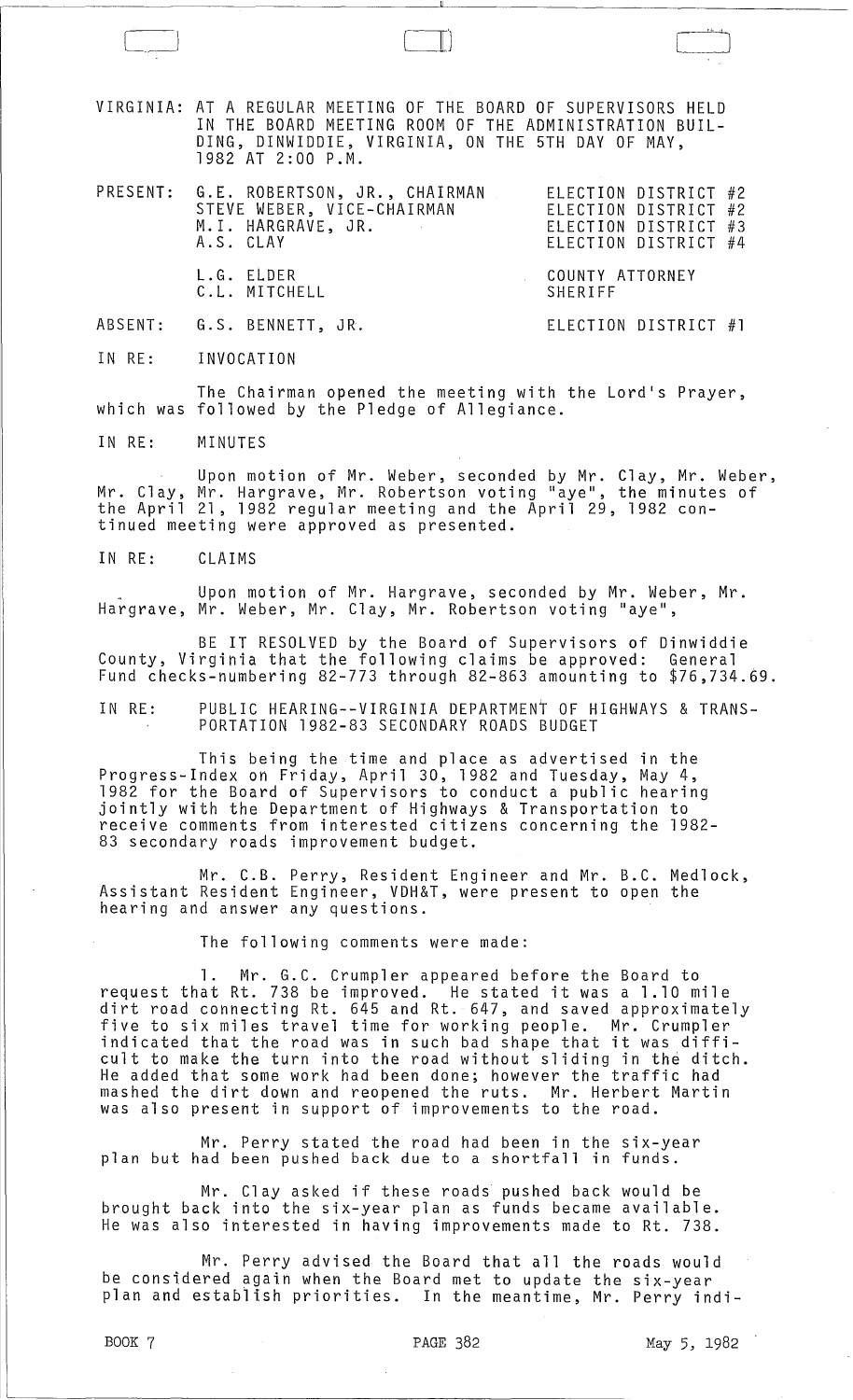cated the Department could shape up the road.

Mr. Robertson asked for a report after Mr. Perry<br>reviewed the road.

2. Mr. Sid Mayes appeared before the Board to discuss Route 142. The portion he was concerned about lies within the city limits of Petersburg; however, he thought if improvements were made, it would probably have to be a joint effort<br>with the County. He stated the road is a real safety hazard. He stated the road is a real safety hazard.

Mr. Perry advised Mr. Mayes to forward his concern to the City of Petersburg because it does lie within the City's boundaries.

This concluded the public hearing.

IN RE: PUBLIC HEARING--A-82-5--CHANGE IN POLLING PLACE

This being the time and place as advertised in the Progress-Index on Wednesday, April 21, 1982 and Wednesday, April 28, 1982 for the Board of Supervisors to conduct a public hearing to consider for adoption an ordinance to amend Chapter 7A of the Code of the County of Dinwiddie, Virginia, to reflect a change in the polling place for Precinct Number 302 from Baird's Store to Oak Grove United Methodist Church.

The change is recommended by the Electoral Board and Registrar to provide an improved facility for voting purposes.

No one appeared in support or opposition.

Upon motion of Mr. Hargrave, seconded by Mr. Clay, Mr. Hargrave, Mr. Clay, Mr. Weber, Mr. Robertson voting "aye'

BE IT ORDAINED by the Board of Supervisors of Dinwiddie County, Virginia that the Dinwiddie County Code, as adopted April 1, 1970, and as heretofore amended, be further amended by the following changes:

CHAPTER 7A - ELECTIONS

Section 7A-3. Precincts - Names, number and polling places.

ELECTION DISTRICT NUMBER 3

## Precinct Polling Place

Number 302, Reams Oak Grove United Methodist Church

IN RE: PUBLIC HEARING--A-82-4--VEHICLE LICENSES AMENDMENT

This being the time and place as advertised in the Progress-Index on Wednesday, April 21, 1982 and Wednesday, April 28, 1982 for the Board of Supervisors of Dinwiddie County, Virginia to conduct a public hearing to consider for adoption an ordinance to amend Chapter 11 of the Code of the County of Dinwiddie, Virginia, to repeal Sections 11-12, 11-13 and 11-18 of Chapter 11, Article II and adding revised Sections 11-12, 11-13 and 11-18 dealing with vehicle licenses.

Mr. Elder presented the amendment indicating the change clears up who is responsible for enforcing the ordinance, and aides the Sheriff's Department in carrying out their duties.

No one appeared in support or opposition.

Upon motion of Mr. Weber, seconded by Mr. Hargrave, Mr. Weber, Mr. Hargrave, Mr. Clay, Mr. Robertson voting "aye",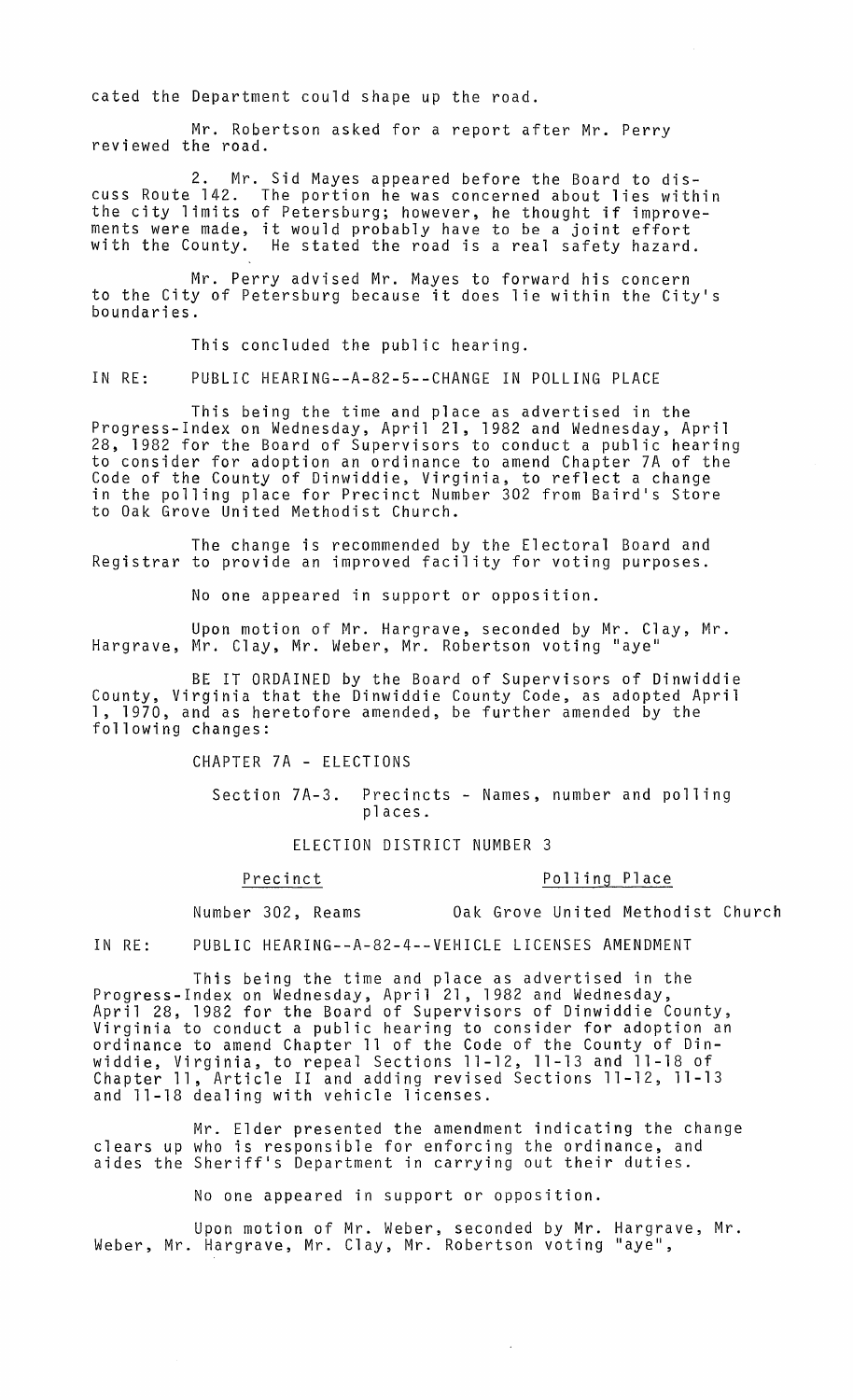BE IT ORDAINED by the Board of Supervisors of Dinwiddie County, Virginia, that the Dinwiddie County Code, as adopted April 1, 1970, and as heretofore amended, be further amended by repealing Sections 11-12,-11-13, and 11-18 of Chapter 11, Article II and replacing them by the following:

Chapter 11. Motor Vehicles and Traffic

Article II - VEHICLE LICENSES

## Section 11-12. Licenses Required

There is hereby imposed a license tax upon every motor' vehicle, trailer or semitrailer normally garaged stored or parked in the county.

## Section 11-13. Exemptions

The provisions of- this article shall not apply to any vehicle exempted by the provisions of sections 46.1-45 to 46.1-48 and section 46.1-66 of the Code of Virginia, nor shall the provisions of this article apply to any vehicle licensed pursuant to sections 46.1-49 or 46.1- 50 of ' the Code of Virginia, nor to any vehicle displaying special permanent plates as approved and issued by the division of motor vehicles pursuant to sections 46.1- 149.1 of the Code of Virginia to veterans with serviceconnected disabilities nor to any vehicle otherwise exempted by state law.

Section 11-18. Licensing requirements and tags, stickers, etc., generally.

Any person coming under the provisions of this article<br>shall make application for license upon forms prescribed shall make application for license upon forms prescribed<br>by the treasurer of the county, and upon payment of the required tax shall be issued, as evidence thereof, a tag, tin or sticker such as may· be prescribed by the board of supervisors which shall be conspicuously placed upon the vehicle so licensed~ in such a manner as instructed by the treasurer of the county. Operating any vehicles required to be licensed by this article<br>- on the streets, highways or roads of this county without displaying such tag, tin or sticker shall be a violation of.this article, even th0ugh the license tax has been paid.

 $No:$  vehicle so taxable shall be licensed unless and until the applicant for such license shall have produced satisfactory evidence that all personal property taxes upon all motor vehicles, trailers or semitrailers which personal property taxes have been assessed or are assessable against such applicant for the taxable year 1968 and every subsequent year thereafter, have been paid.

IN RE:

PUBLIC HEARING--A-82-6--LAND HOLDINGS OF BENEVOLENT ASSOCIATIONS

This being the time and place as advertised in the Progress-Index on Wednesday, April 21, 1982 and Wednesday, April 28, 1982 for the Board of Supervisors to conduct a public hearing to consider for adoption an ordinance to amend Chapter 8 of the Dinwiddie County Code to add Article IX, Sec. 8-32, authorizing benevolent associations to hold up to ten (10) acres of real benevolent associations to hold up to ten (10) acres of real<br>estate.

No one appeared in support or opposition.

Upon motion of Mr. Hargrave, seconded by Mr. Weber, Mr. Hargrave, Mr. Weber, Mr. Clay, Mr. Robertson voting "aye",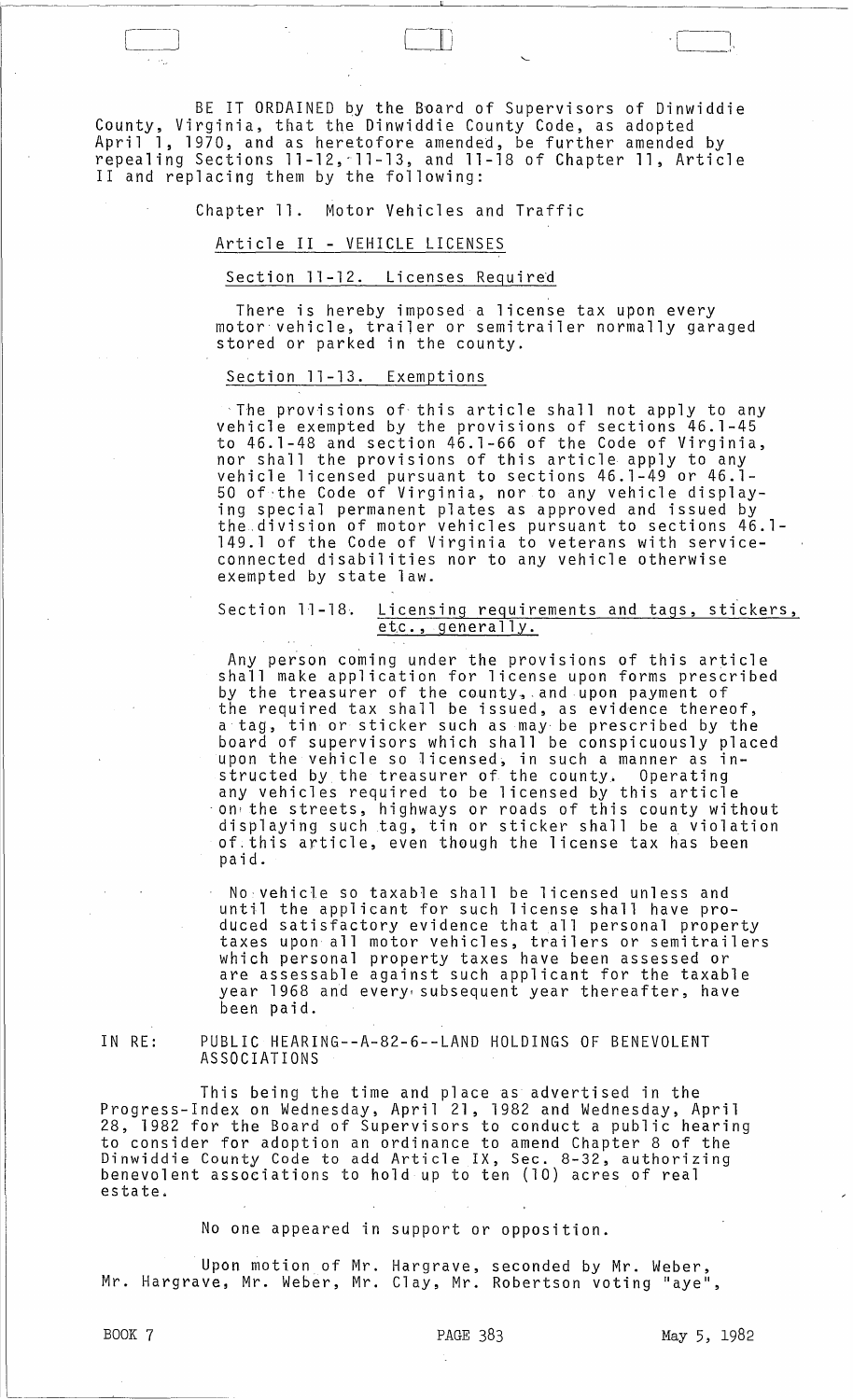BE IT ORDAINED by the Board of Supervisors of Dinwiddie County, Virginia, that the Dinwiddie County Code, as adopted April 1, 1970, and as heretofore amended, be further amended by the addition of Article IV, Section 8-32:

CHAPTER 8 - FINANCE AND TAXATION.

Article IX - Miscellaneous Exemptions

Section 8-32. Benevolent Associations - Real Estate Held

Pursuant to Section 57-20 of the Code of Virginia the trustees of any benevolent or other such association as enumerated in Section 57-19 of the Code of Virginia are hereby authorized to take and hold a quantity of real estate in Dinwiddie County not exceeding ten (10) acres at anyone time. All such holdings heretofore acquired are validated.

IN RE: CONFEDERATE WOODS SUBDIVISION--SECTION TWO--ADDITION OF STONEWALL DRIVE

Upon motion of Mr. Hargrave, seconded by Mr. Clay, Mr. Hargrave, Mr. Clay, Mr. Weber, Mr. Robertson voting "aye", the following resolution was adopted:

BE IT RESOLVED by the Dinwiddie County Board of Super- visors this 5th day of May 1982, that the Virginia Department of Highways and Transportation be and is hereby requested to add a section of road known as Stonewall Drive, beginning at a point on Route 1405, 0.20 mile east of Route 627 and running in a southeasterly direction 0.43 mile to dead end with a turn-around. This road has been constructed, drained, and surfaced in accordance with the Virginia Department of Highways and Transportation Specification and County Ordinances; and

BE IT FURTHER RESOLVED by the Board of Supervisors of Dinwiddie County, Virginia, that this road in Confederate Woods Binwiddie County, Ynlynnid, Endt this rodd in Contederate woods<br>Subdivision, Section Two, if accepted, be added to the Secondary<br>System of Dinwiddie County, effective on the date of approval of the Highway Commission with a maintenance bond and fee, pursuant to Section 33.1-229 of the Code of Virginia (1950, as amended); and

BE IT FURTHER RESOLVED that the Board of Supervisors of Dinwiddie County, Virginia, does guarantee the Commonwealth of Virginia, a minimum unrestricted right of way of fifty (50) feet virginia, a minimum unrescricted right of way of file, (50) leed in Plat Book 10, Pages 100 and 101, dated January 6, 1977.

IN RE: TREASURER

Mrs. Margaret W. Lewis presented her report for the month of April, 1982.

IN RE: SHERIFF

Mr. Weber asked if the Sheriff's Department had been holding road checks for county decals. The Sheriff stated they had been and have taken several to court.

IN RE: BUILDING INSPECTOR

Mr. James **L.** Blaha presented his report for the month of April, 1982.

Mr. Hargrave stated he had spoken with the Building Inspector about an improperly wired trailer. He asked that the County Administrator and Building Inspector look into providing for proper grounding requirements when an inspection is made.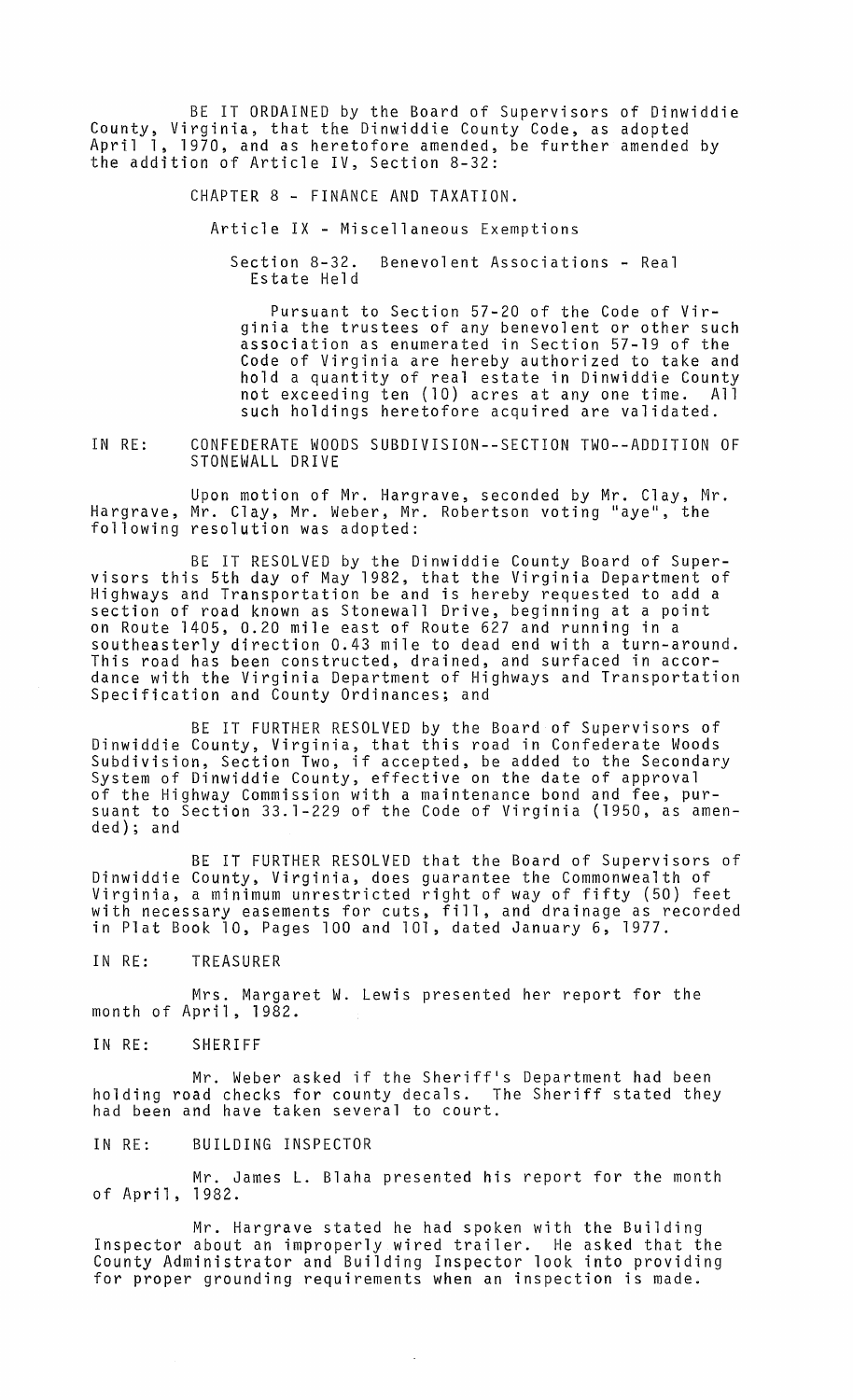Mr. Robertson asked if a written report had been submitted for the inspection of the Amusement Center in the old Stuckey·s building.

.---------------------------"----~--~------~-------

l-' -II:

The County Administrator stated an inspection had been made but the written report was not finalized.

Mr. Robertson requested a copy of the report when it is finished.

IN RE: ANIMAL WARDEN

Mr. L.A. Brooks, Jr., presented his report for the month of April, 1982.

Mr. Brooks also presented two livestock claims for the Board's consideration and indicated he had verified the values.

Mr. Robertson stated that in the future, he would like for Mr. Brooks to indicate on the claim whether he recommended approval or not.

IN RE: LIVESTOCK CLAIM--A.W. BROWDER

Upon motion of Mr. Clay, seconded by Mr. Weber, Mr. Clay, Mr. Weber, Mr. Hargrave, Mr. Robertson voting "aye", Mr. A.W. Browder was awarded \$71.25 for three (3) pigs.

IN RE: LIVESTOCK CLAIM--H.N. VANCLEEF

Upon motion of Mr. Clay, seconded by Mr. Hargrave, Mr. Clay, Mr. Hargrave, Mr. Weber, Mr. Robertson voting "aye", Mr. H.N. VanCleff was awarded \$266.80 for two (2) calves.

IN RE: LITTER CONTROL GRANT -- FY 1982-83

The Director of Planning presented a resolution for the Board's consideration to approve submission of an application to renew the County's Litter Control program for 1982-83. He explained that the total amount of the grant is \$3795, \$250 of which goes to the Town of McKenney unless they choose to return which yoes to the fown of mokeniney unfess they choose to<br>it to the County for use as they have done in the past.

Upon motion of Mr. Weber, seconded by Mr. Clay, Mr. Weber, Mr. Clay, Mr. Hargrave, Mr. Robertson voting "aye", the following resolution was adopted:

WHEREAS, the Board of Supervisors recognizes the existence of a litter problem within the boundaries of Dinwiddie County; and

WHEREAS, the Virginia Litter Control Act of 1976 provides, through the Department of Conservation and Economic Development, Division of Litter Control, for the allocation of public funds in the form of Grants for the purpose of enhancing local litter control programs; and

WHEREAS, having reviewed and considered the Regulations and the Application 'covering administration and use of said funds;

NOW THEREFORE BE IT RESOLVED'that the Board of Super- visors of Dinwiddie County, Virginia hereby endorses and supports such a program for the County of Dinwiddie as is indicated in the attached Application Form LC-G-l; and

BE IT FURTHER RESOLVED that the Board of Supervisors of Dinwiddie County, Virginia,herebyauthorizes the County Administrator to plan, budget, and apply for a Grant, which if approved, will be used to fund said Program; and

BE IT FURTHER RESOLVED that the Board of Supervisors of

BOOK 7 PAGE 384 May 5, 1982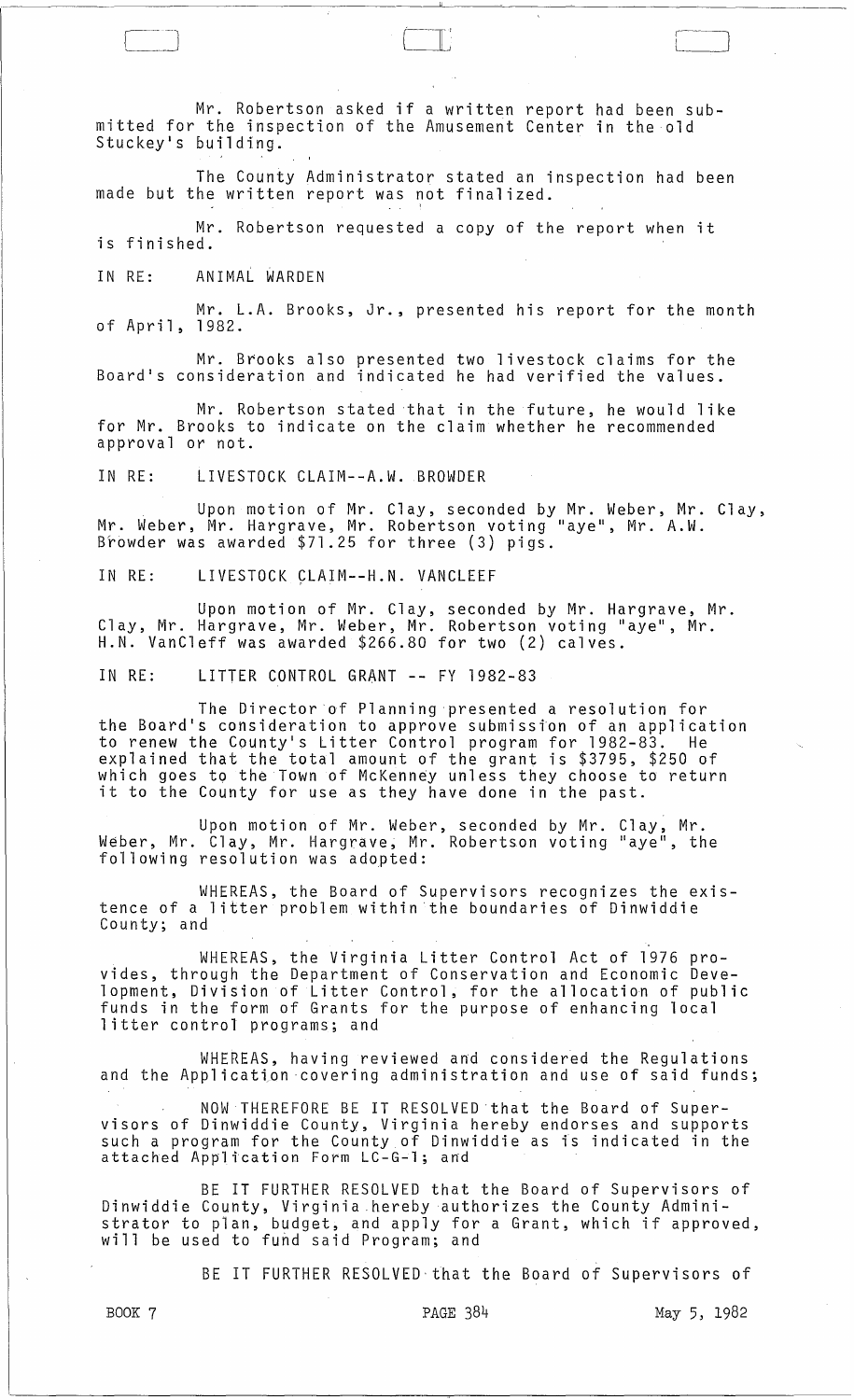Dinwiddie County, Virginia hereby requests the Department of Conservation and Economic Development, Division of Litter Control, to consider and approve said Application and Program, said Program being in accord with the regulations governing use and expenditure of said funds.

IN RE: EXTENSION OF ON-PREMISES BEER SALES TO 2:00 A.M.

Mr. Mastin Kitchen, owner of Kitchen's Restaurant, appeared before the Board to request the extension of on-premises beer sales until 2:00 A.M. Presently, beer can be sold until 12:00 Midnight, but with the change to daylight savings time, Mr. Kitchen stated it gets dark later and the time limit, therefore, cuts into his business sales. He added that since all the surrounding localities had extended their on-premises sales until 2:00 A.M. and his business is very close to Petersburg, he lost alot of business to the City. Mr. Kitchen indicated that he had not decided he would keep his business open until 2:00 A.M., but he would like the option if customers wanted to stay longer and finish their beer or he was having a dance with a well-mannered crowd.

Mr. Richard B. Temple, Temple's Exxon, appeared in support of the extension of time. Wilmurt's Restaurant and the El Matador Restaurant were also represented.

The County Attorney advised the Board that any action on extending the time would have to be considered by the Alcoholic Beverage Control Board and a request to them would have to be by a unanimous vote of those Board members present.

Mr. Robertson asked what kind of time frame would there be for consideration by the ABC board. The County Attorney indicated he really couldn't say, but he thought there could be a decision made by the end of the month.

Upon motion of Mr. Weber, seconded by Mr. Hargrave, Mr. Weber, Mr. Hargrave, Mr. Clay, Mr. Robertson voting "aye", the following resolution was adopted:

WHEREAS, there are numerous ABC Board licensees in Dinwiddie County; and

WHEREAS, under existing rules and regulations, beer and wine sales are prohibited after 12:00 Midnight; and

WHEREAS, the adjoining City of Petersburg has approved liquor by the drink and service of all alcoholic beverages is permitted until 2:00 A.M., and

WHEREAS, this results in a loss of revenue to Dinwiddie County businesses due to customers patronizing businesses in the City of Petersburg;

NOW THEREFORE BE IT RESOLVED that the Board of Supervisors of Dinwiddie County, Virginia unanimously requests that an exception be granted to Dinwiddie County, Virginia for beer and wine sales on-premises until 2:00 A.M.

IN RE: SPECIAL ENTERTAINMENT PERMIT--PATTERSON'S MILL SOFTBALL CLUB

Mr. W.C. Scheid, Director of Planning, appeared before the Board to present a request from the Patterson's Mill Softball Club for a Special Entertainment Permit to hold a Blue Grass Concert at the Patterson's Mill Ball Park on July 17, 1982. Mr. Earl Elder and Mr. Jerry Stigall, applicants, were present to answer any questions about their request. The proceeds from the function are to be used for improvements to the ball park and to help the finances of the Ball Club.

Mr. Scheid stated the applicants have given evidence of meeting all the requirements of the application to the County Administrator's and his satisfaction. They have made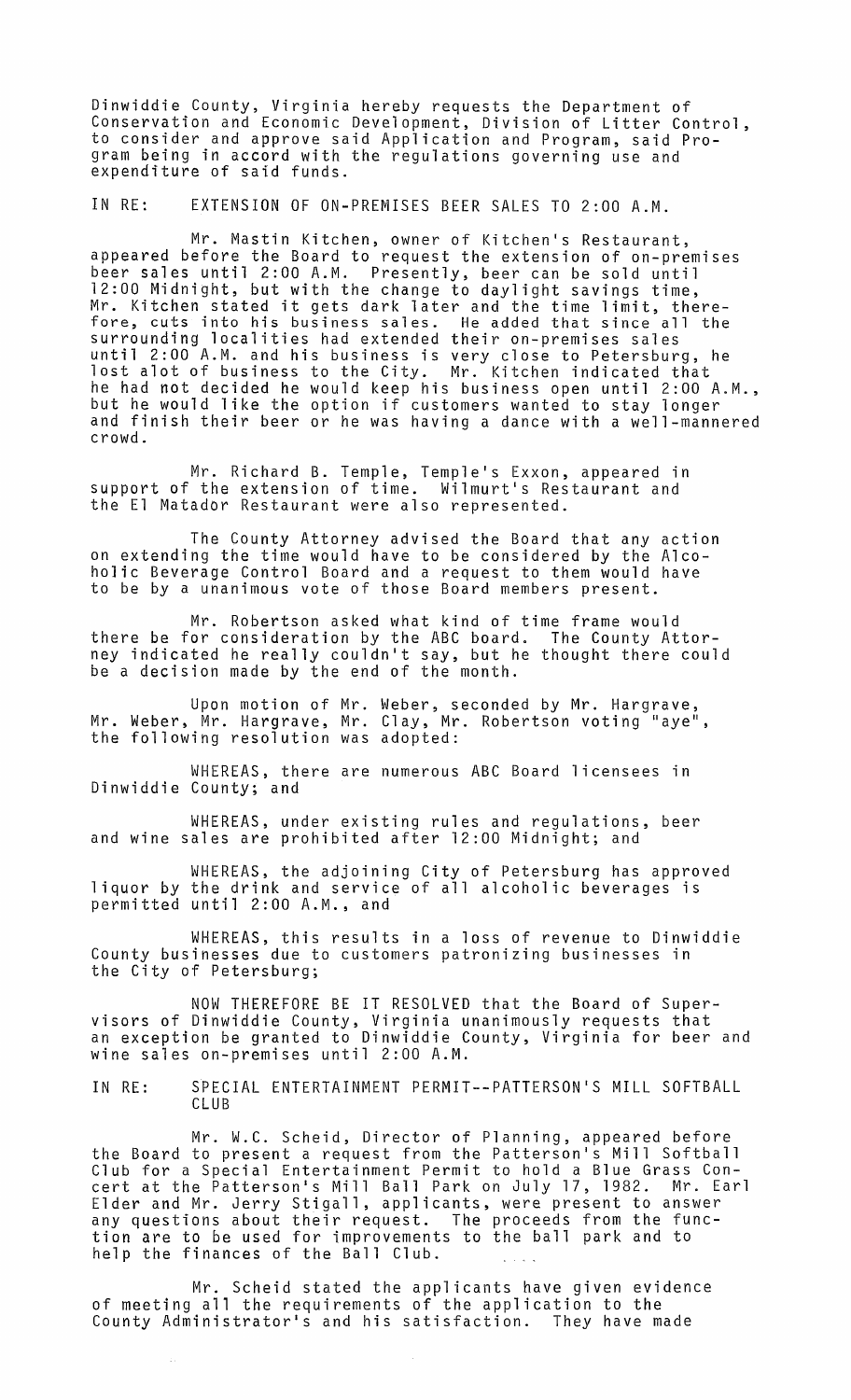the proper contacts for fire, rescue and police protection and have assured him they would shut down at 12:00 Midnight. They expect to sell 750 tickets.

Mr. Clay stated he had not received any objections to the concert in the area.

Upon motion of Mr. Clay, seconded by Mr. Weber, Mr. Clay, Mr. Weber, Mr. Hargrave, Mr. Robertson voting "aye", a Special Entertainment Permit was approved for the Patterson's Mill Softball Club to hold a Blue Grass Concert at the Patterson's Mill Ball Park on July 17, 1982 subject to the conditions as stated in the permit.

IN RE: APPROVAL OF STREET LIGHT--ROUTE 601

C-]

Upon motion of Mr. Weber, seconded by Mr. Hargrave, Mr. Weber, Mr. Hargrave, Mr. Clay, Mr. Robertson voting "aye", the following resolution was adopted:

WHEREAS, the Board of Supervisors has been requested by<br>John Drinkwater to place a streetlight along Route 601 in the vicinity of his house; and

WHEREAS, the County Administrator and the VEPCO representative recommend that this streetlight be installed;

NOW THEREFORE BE IT RESOLVED by the Board of Supervisors of Dinwiddie County, Virginia that the County Administrator is directed to have installed on Route 601 a streetlight on VEPCO pole #8.

IN RE: DISCUSS10N OF 1982-83 AIRPORT BUDGET REQUEST

Mr. Robertson stated he felt the Board should indicate their position on the budget request of \$21,000 for the Airport Authority, an additional \$6,000 on the present proposed budget ' Authority, an additional \$6,000 on the present proposed budget<br>allocation. He added that since Petersburg City Council has asked the City Manager to, come up with \$21,000 in their budget, he felt their decision would be predicated on what Dinwiddie is going to appropriate.

Mr. Hargrave stated he wanted to better understand the need for the'items outlined in the budget requested. He questioned the amount listed for heat and light with so few workers and the need for part-time clerical help.

Mr. W.C. Scheid, Secretary-Treasurer to the Airport Authority, briefly commented on a few of the line items, indicating the justification for the amounts. He stated that the Authority had a contract with the ,Airport Manager to fund the heat and light for the terminal building on a de-escalating basis. He added that some of the light cost was fixed because the runway and beacon lights had to be kept on. The continthe runway and beacon lights had to be kept on. The contin-<br>gency funds were set aside for repairs that had to be made or the airport would have to be closed down. Mr. Scheid indicated they did not want to dip into the funds set aside for improvements because they expected the federal government to come up with the match. He stated that the clerical personnel was needed because there was correspondence that had to be handled on a daily basis dealing with grants and airport activities, between the hours of 9 and 5.

Mr. Hargrave stated his only concern was that the funding requested was for items that were truly needed.

Mr. Clay indicated he was willing to make an effort to find the \$6,000 extra, appropriation. Mr. Hargrave agreed.

 $Mr.$  Weber stated he felt the  $$6,000$  additional appropriation for the Airport Authority should be added to the budget.